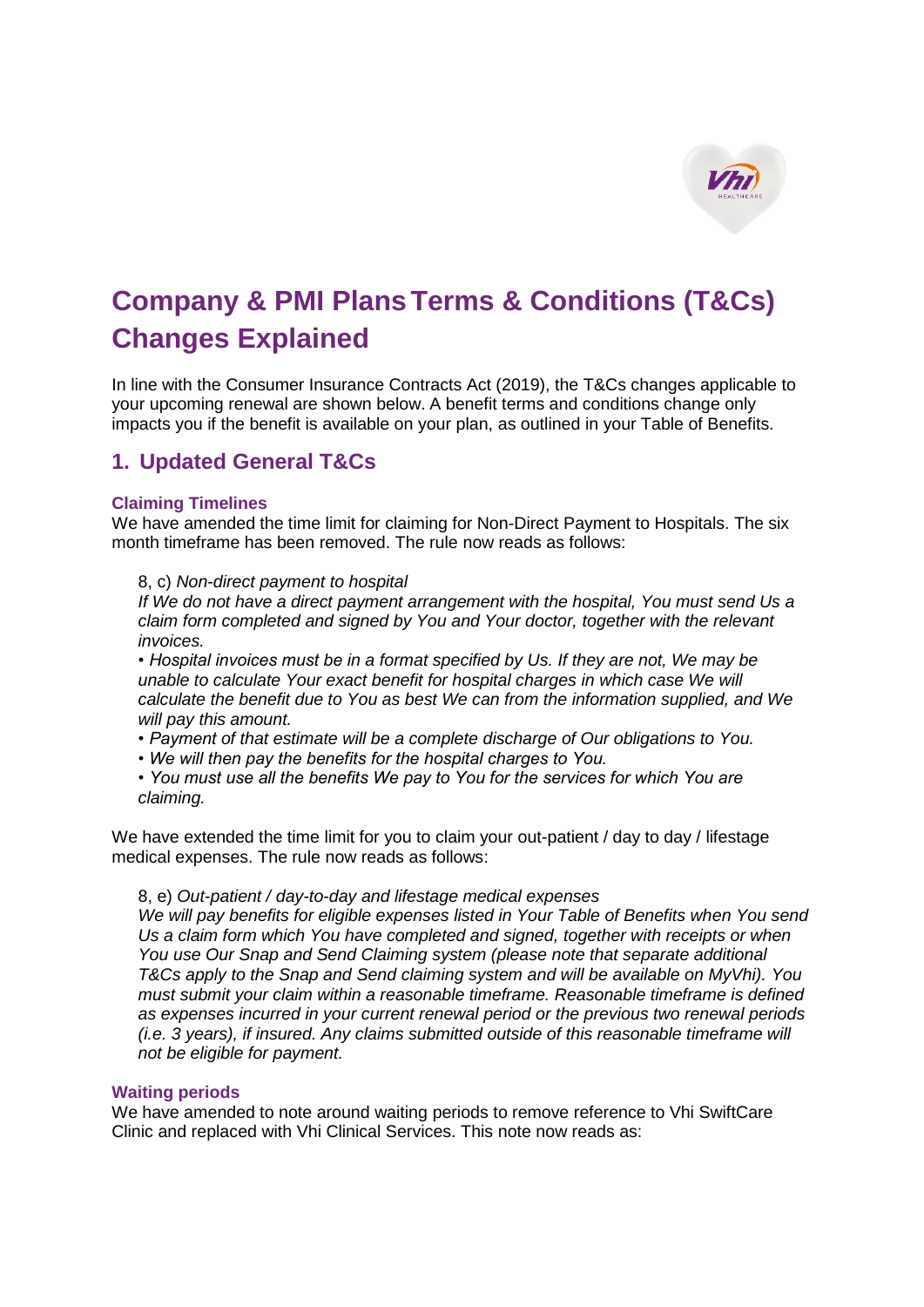*The above Waiting Periods do not apply to Sports Injury Programmes, Employee Assistance Programmes or Vhi Clinical Services.*

# **Contact Telephone Numbers**

We have amended our contact telephone numbers:

| <b>Service</b>                    | <b>Old Contact Number</b> | <b>New Contact Number</b> |
|-----------------------------------|---------------------------|---------------------------|
| <b>Vhi Customer Service</b>       | 1890 44 44 44             | (056) 444 4444            |
| <b>Vhi Second Opinion Service</b> | 1850 247 724              | 1800 247 724              |

# **2. Updated Benefit T&Cs**

# **Cancer Care Support Benefit**

We have broadened the Cancer Care Support benefit to allow benefit for accommodation and/or travel costs. The rule now reads as follows:

5, 25) *We will pay the benefit listed in Section 5 of the Table of Benefits towards one night accommodation and/or travel costs of a Customer in a hotel, hostel or B&B when a Customer travels more than 50km to receive Out-patient chemotherapy and/or Outpatient radiotherapy treatment. We will also pay the benefit listed in the Table of Benefits towards car parking costs. The treatment must take place in a hospital listed in the Directory of Hospitals (and Treatment Centres) covered by the Plan. Travel costs are limited to public transport, taxi, hackney, petrol/diesel and car parking costs. Only claims accompanied by dated receipts on headed paper will be eligible for benefit.*

# **Parent Accompanying Child**

We have broadened the benefit to allow you to claim from date of admission where your child's hospital stay exceeds 3 days. The rule now reads as follows:

5, 38) *We will pay the benefits listed in Your Table of Benefits towards Your accommodation and travel costs when accompanying Your Child (including new born Children) for up to 14 days per Child per calendar year. The benefit is payable from the date of admission, provided the total stay is in excess of 3 days. The benefit is only payable where Your Child is insured with Vhi and has received medically necessary treatment in Ireland that is eligible for benefit. You must be a parent/guardian of the Child insured with Us. Accommodation costs are limited to hotel, B&B, hostel and hospital accommodation. Travel costs are limited to public transport, taxi, hackney, petrol/diesel*  and car parking costs. Only claims accompanied by dated receipts on headed paper will *be eligible for benefit.*

#### **Cosmetic treatment**

We have amended the exclusion rule in relation to cosmetic treatment. The exclusion rule now reads as follows:

7, xix) *(Exclusions) Cosmetic treatment, (including tests, investigations and consultations) and treatment of any complications arising from cosmetic treatment – unless it is needed (i) to restore Your appearance after an accident or (ii) because You were severely disfigured at birth.*

#### **Practitioner's Family or self-performed tests or consultations**

We have amended the exclusion rule in relation to treatment, tests or consultations by a family member or on own self. The exclusion rule now reads as follows: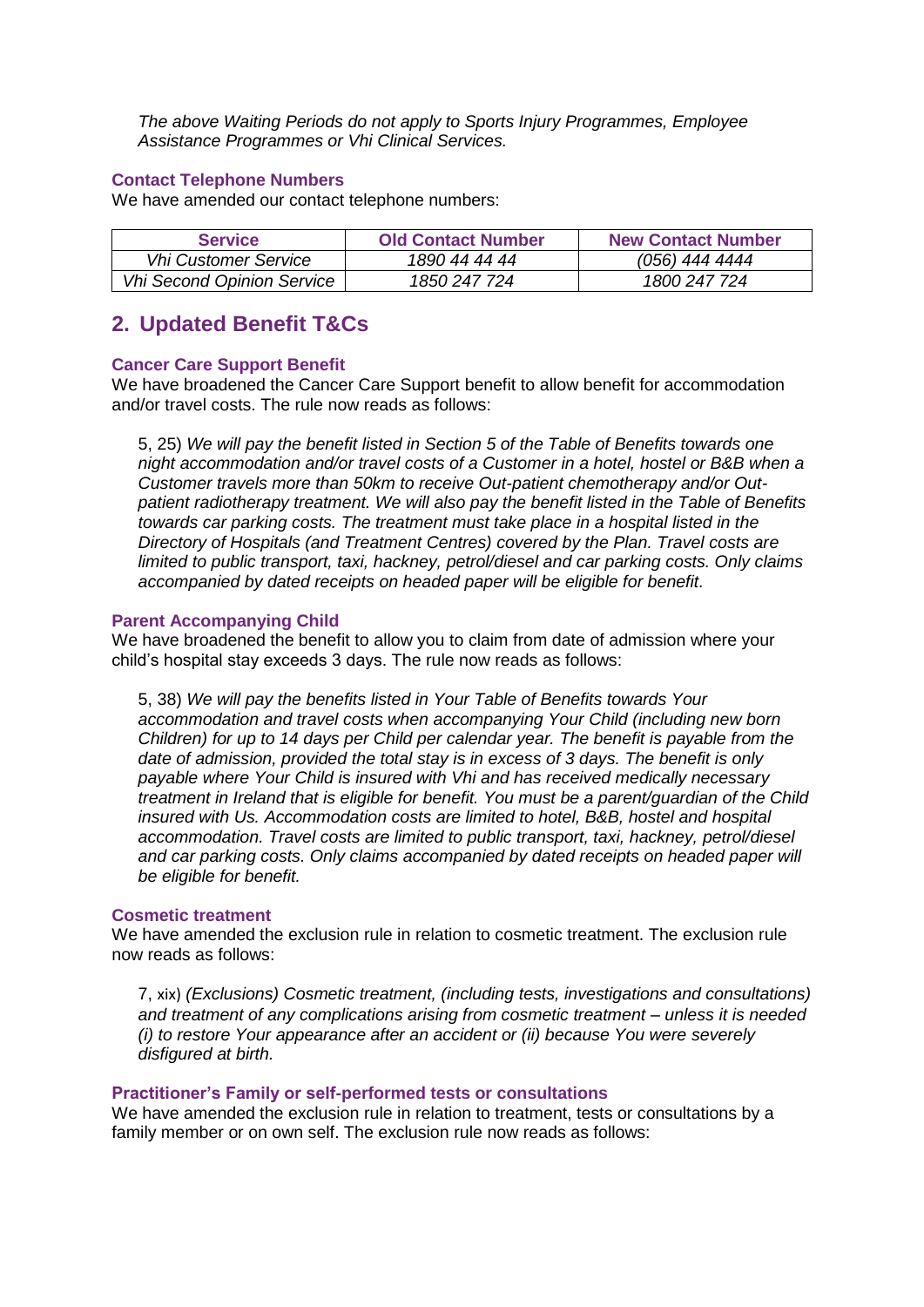7, xvi) *(Exclusions) Treatment, tests or consultations given by a practitioner to his/her wife/husband, children, parents or himself/herself.*

# **Dental Procedures and Orthodontic Treatment**

We have amended our rule in relation to Dental Treatment and, for clarity, we have listed orthodontic treatment as an exclusion. The rules now read as follows:

5, 24) *Many dental procedures eligible for benefits are classified as Day Care or Side Room Procedures and many must also be authorised by Our dental advisors prior to being performed. Your Dental Practitioner will need to send a Pre-certification Form and radiological evidence to Our Claims Department for assessment by Our dental advisors. We will not pay benefits for dental/oral-surgical treatment and treatments related to functional disorders of the chewing system, including Out-patient consultations, except for those dental/oral-surgical procedures listed in the Schedule of Benefits for Professional Fees and treatments listed under the Day-to-day medical expenses or Outpatient medical expenses section of Your Table of Benefits (if included under Your Plan);*

*Professional fee benefit is payable for non-cosmetic osseointegrated mandibular implants only if specific criteria, as set out in the Schedule of Benefits, is satisfied in full. In addition, a grant-in-aid of €532.29 is payable per implant towards the cost of the implant components.*

*7, v) (Exclusions) Hearing and sight tests, hearing aids, spectacles, contact lenses (except those specified in Your Table of Benefits), dentures, orthodontic treatment or orthodontic appliances (such as braces).*

#### **Mammograms**

We have broadened the benefit in relation to direct pay mammograms. Members are no longer required to meet specified clinical indications and will be covered for all mammograms (previously covered for screening only) in one of our approved Mammogram centres. The new rule reads as follows:

#### *18) Mammograms*

*We will pay the benefit listed in Your Table of Benefits subject to the following criteria: (i) You are referred for a Mammogram by a General Practitioner or Consultant; and (ii) Mammogram is carried out in one of Our approved Mammogram centres.*

#### **HealthCheck Screen**

The Lifestage Screening has been replaced by the HealthCheck Screen. The new definition reads as follows:

#### *HealthCheck screen*

*A specified screening programme carried out in a Vhi Medical Centre, as listed in the Directory of Hospitals (and Treatment Centres).*

The new rule reads as follows:

#### *49) Health Screening*

*If included in Your Plan, We will pay the benefit listed in Your Table of Benefits towards the cost of screening provided the screening is performed by a General Practitioner or Consultant in His/Her own rooms, in an approved Out-patient centre or a Vhi Medical Centre, as listed in the Vhi Directory of Hospitals (and Treatment Centres). Customers under the age of 18 years at their last renewal are not covered for screening. Screening can include allergy testing, cholesterol testing, breast and smear testing.*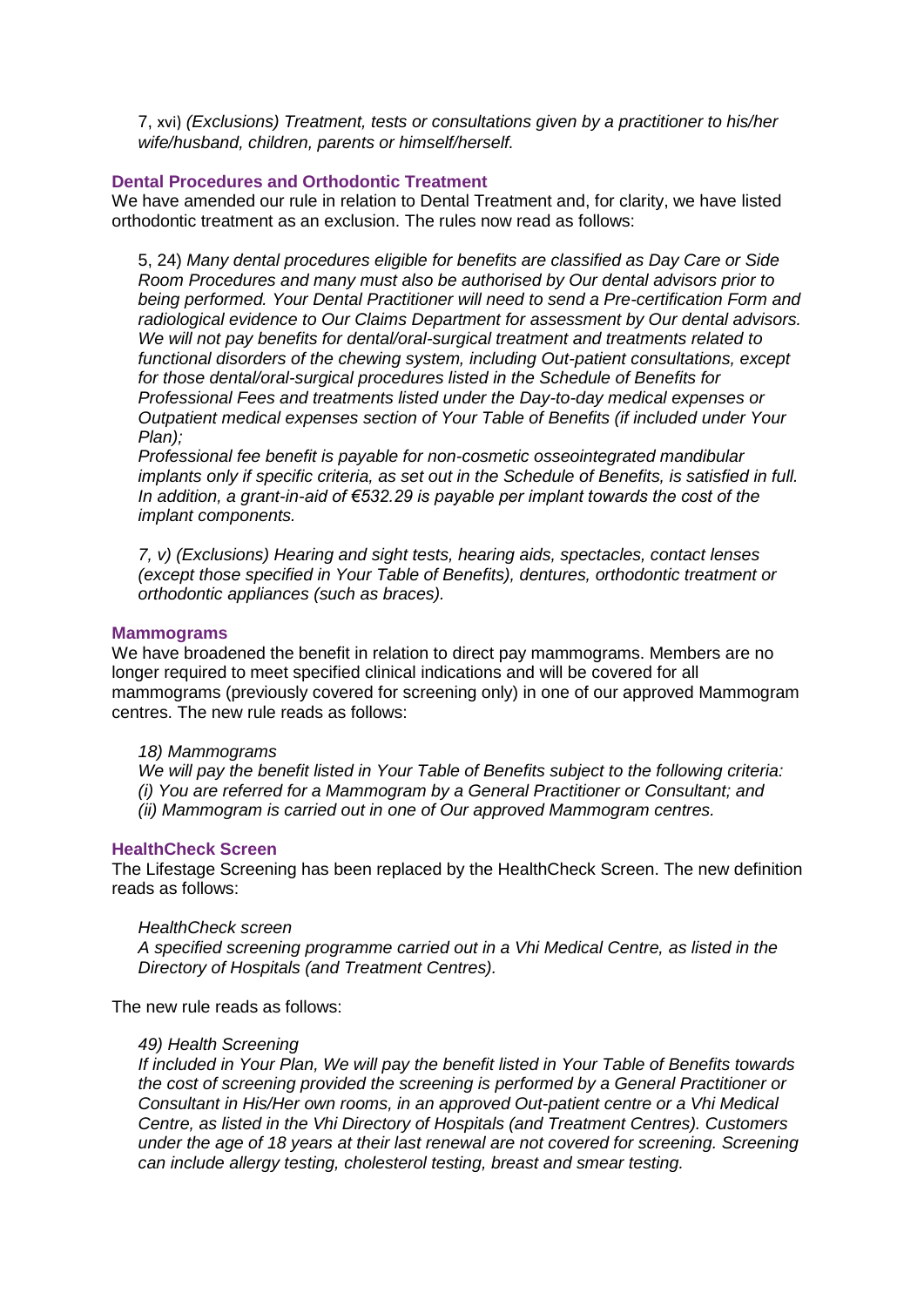#### **Female and Male Mental Health Counselling**

We have updated the Nurture website address which relates to this benefit. The new rule reads as follows:

#### *69) Female and Male Mental Health Counselling*

*If included in Your Plan, We will pay the benefit listed in Your Table of Benefits for mental health counselling sessions provided by 'Nurture' (www.nurturehealth.ie/) for depression in pregnancy, fertility issues, post-natal depression and grief. This benefit is payable in respect of the Customer availing of the service. Please refer to Vhi.ie for further details. (See also Rule 8e).*

#### **Foetal Screening and Maternity Scans**

We have removed "foetal anomaly scans" from the Foetal Screening benefit and amended the Maternity Scan benefit to allow members to claim for a maternity scan at any stage of pregnancy, to include a foetal anomaly scan. These two rules read as follow:

#### *29) Foetal Screening*

*If included in Your Plan, We will pay benefit in accordance with the level of cover under Section 1 for chorionic villus sampling, amniocentesis and cordocentesis where there is a high risk of specified foetal abnormalities and where specific conditions outlined in the Schedule of Benefits for Professional Fees have been satisfied. If these conditions are not satisfied, We will pay the benefit listed in Your Table of Benefits (depending on Your Plan) towards the cost of these procedures. This benefit is also claimable for noninvasive prenatal (foetal DNA) testing. Treatment must be carried out by a General Practitioner, Consultant or Sonographer.*

*This benefit is payable in respect of the pregnant Customer availing of the service. (See also Rule 8e).*

#### *66) Maternity Scan*

*If included in Your Plan, We will pay the benefit listed in Your Table of Benefits for a maternity scan at any stage of pregnancy, carried out by a General Practitioner, Consultant or Sonographer. This benefit is payable in respect of the pregnant Customer availing of the service. (See also Rule 8e).*

#### **Vhi Digital Health Services**

In addition to our existing Online Doctor Service we have broadened our Digital Health Services to include additional benefits. The benefit rule now reads as follows:

#### *76) Vhi Digital Health Services*

*If included in Your Plan, We will pay the benefit listed in Your Table of Benefits towards the following Online Doctor, Online Physiotherapy, Online Speech & Language Therapy and Online Dietician.* 

*Consultations with these Vhi Digital Health Services can be accessed via the Vhi app. Please note treatment/diagnosis will not be offered for children under 2.*

# **3. New Benefit T&Cs**

#### **Meditation App**

We have included the benefit rule in relation to meditation apps. The rule reads as follows:

5, 86) *If included in Your plan, We will pay the benefit listed in Your table of benefits towards the annual subscription costs of specified meditation apps. You can claim back*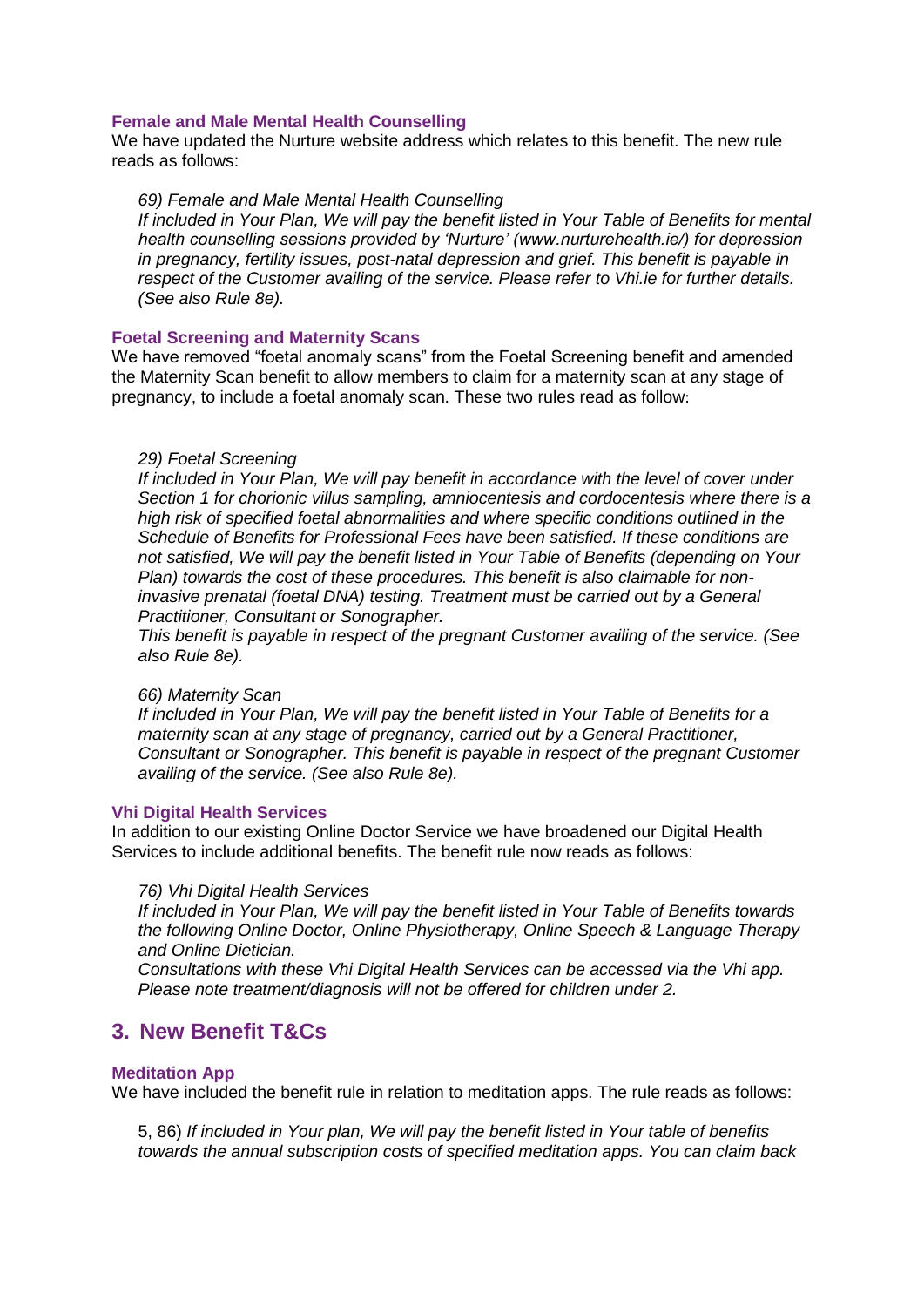*the benefit against one app, once per renewal year. See Vhi.ie/emotional-wellbeing for further details.*

# **Public Hospital Statutory levy**

We have included the benefit rule in relation to the Public Hospital Statutory Levy. The rule reads as follows:

8, 87) *We will pay the public hospital statutory levy for Your In-patient and Day-patient treatment, in any 12 consecutive months, in accordance with The Health Act (1970). This levy is payable by Us directly to the public hospital. In the event that You are billed by the hospital Your receipt should be submitted to Us for payment.*

#### **Child Developmental Assessment**

We have included the benefit rule in relation to Child Developmental Assessment. The rule reads as follows:

#### 5, 86) *Child Developmental Assessment*

*We will pay the benefit listed in your Table of Benefits towards the cost of a child developmental assessment or neurodevelopmental assessment (for Autism Spectrum Disorder, Developmental Delay, Attention Deficit Hyperactivity Disorder, Developmental Coordination Disorder or Dyspraxia, Learning Disability, Intellectual disability, Speech Delays, Sensory Processing Disorders) for a customer who is under the age of 18 at their*  last renewal. The benefit is only payable where the assessment is carried out by any of *the following: General Practitioner, Consultant, Psychologist, Speech and Language Therapist, Occupational therapist.*

# **Vhi Core Services**

We have introduced a number of new benefits and definitions which apply for the Vhi 360 Centre in Carrickmines. These rules and definitions read as follows:

# 5, 43) *Vhi Core Services*

#### *i. Urgent Care*

*We will pay the benefit listed in Your Table of Benefits towards the cost of an initial consultation with a General Practitioner and follow-up treatment in a Vhi 360 Health Centre or Vhi SwiftCare Clinic.* 

*Please note that it is only possible to claim benefits once i.e. no benefit will be payable for shortfalls submitted against any other part of Your health insurance Plan.*

#### *ii. Vhi Paediatric Clinic*

*We will pay the benefit listed in Your Table of Benefits towards the cost of an initial consultation with a Paediatric Consultant and follow-up treatment with our Paediatrics team. Please note that it is only possible to claim benefits once i.e. no benefit will be payable for shortfalls submitted against any other part of Your health insurance plan. Vhi Paediatric Clinics are located within Vhi 360 Health Centres.*

#### *iii. 360 Health Clinics*

*We will pay the benefit listed in Your Table of Benefits towards the cost of an initial consultation and follow-up treatment in a Vhi 360 Health Centre. Please note that it is only possible to claim benefits once i.e. no benefit will be payable for shortfalls submitted against any other part of Your health insurance Plan.*

*iv. Health Screening*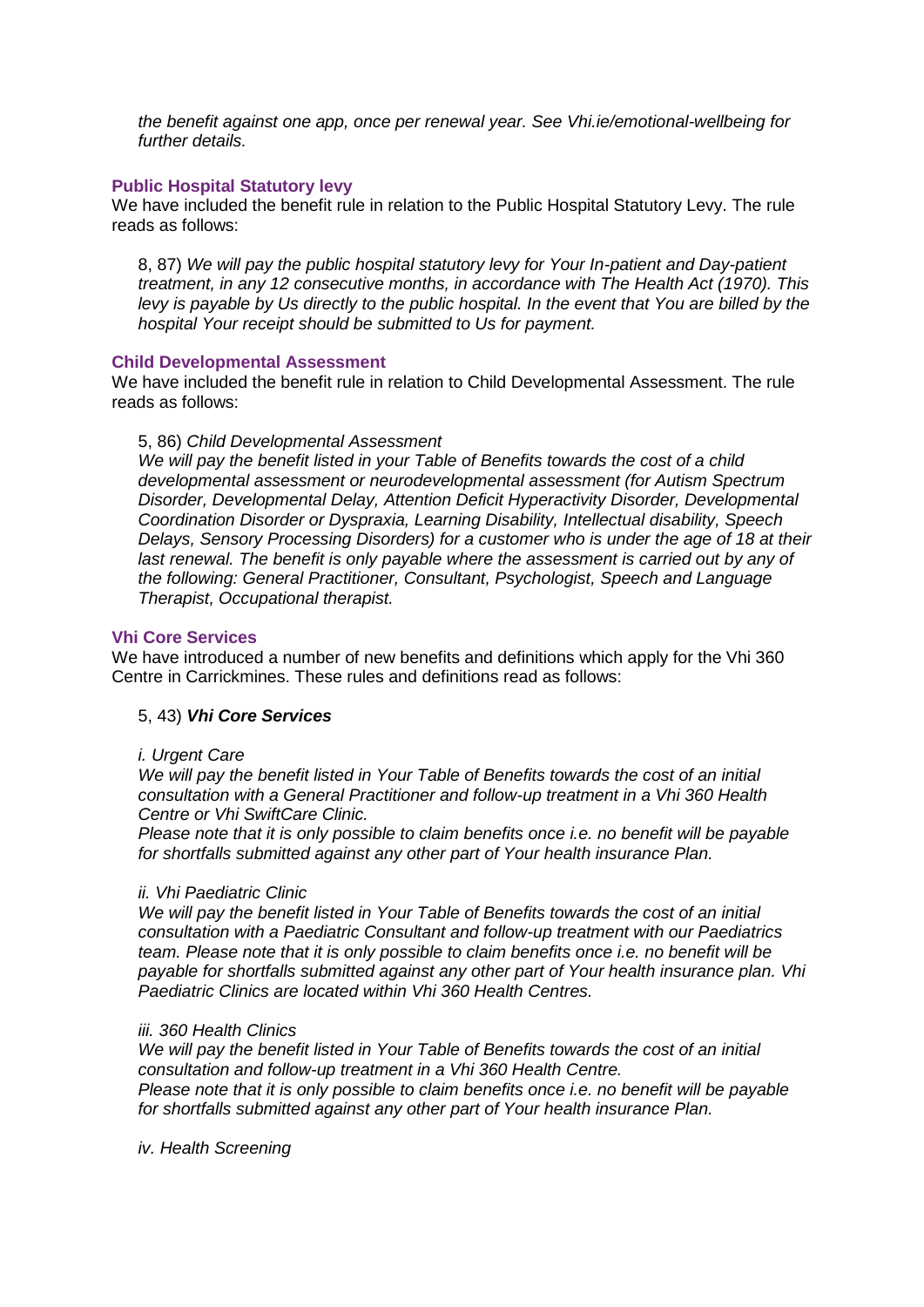*We will pay the benefit listed in Your Table of Benefits towards the cost of a HealthCheck Screen in a Vhi Medical Centre in a 24 month period provided We determine it to be medically appropriate. This 24 month period begins on the date that the screening tests are performed. Customers unable to attend a Vhi Medical Centre for a Health Screening can be offered Vhi HealthCheck@Home, which includes a range of health tests that can be carried out safely at home as an alternative/substitute. Customers under the age of 18 years at their last renewal are not covered for screening.*

# 5, 44) *Vhi Personalised Follow up package*

*We will pay the benefit listed in Your Table of Benefits towards the cost of personalised follow up visits/classes/sessions following referral from a Vhi Core Service in a Vhi 360 Health Centre.*

# 5, 45) *Vhi Additional follow on visits/care*

#### *i. Consultant and Specialist led care*

*We will pay the benefit listed in Your Table of Benefits towards the cost of a consultation (and diagnostics if medically necessary) with a Consultant or Specialist in a Vhi 360 Health Centre. Please note that it is only possible to claim benefits once i.e. no benefit will be payable for shortfalls submitted against any other part of Your health insurance Plan*

# *ii. Primary Care visits*

*We will pay the benefit listed in Your Table of Benefits towards the cost of a visit (and diagnostics if medically necessary) with a primary care practitioner in a Vhi 360 Health Centre or Vhi SwiftCare Clinic. Please note that it is only possible to claim benefits once i.e. no benefit will be payable for shortfalls submitted against any other part of Your health insurance Plan.*

# 5, 46) *Vhi 360 Health Centre Diagnostics*

*We will pay the benefit listed in Your Table of Benefits towards the cost of diagnostic tests (X-ray or ultrasound scan) in a Vhi 360 Health Centre or Vhi SwiftCare Clinic following a General Practitioner referral. Please note that it is only possible to claim benefits once i.e. no benefit will be payable for shortfalls submitted against any other part of Your health insurance Plan.*

# *Vhi Specialist*

*An integrative medicine General Practitioner who has entered into agreement with Vhi 360 Health Centres to provide a 360 Health Clinic service.*

# **1. Benefit T&Cs which are no longer applicable**

We have removed the below benefits as they are no longer offered on any plan:

# 5, 32) *New Born Baby Programme*

*If included in Your Plan, We will pay the benefit listed in your Table of Benefits towards the cost of a new born baby programme in Vhi SwiftCare Clinics, Dublin in the first 3 months after the birth.*

# 5, 36) *Child Check-Up*

*If included in Your Plan, we will pay the benefit listed in Your Table of Benefits towards the cost of a general paediatric visit in Vhi SwiftCare Clinics, Dublin for a Customer who is under the age of 16 at their last renewal or a developmental check-up in Vhi SwiftCare Clinics, Dublin for a Customer who is under the age of 5 at their last renewal.*